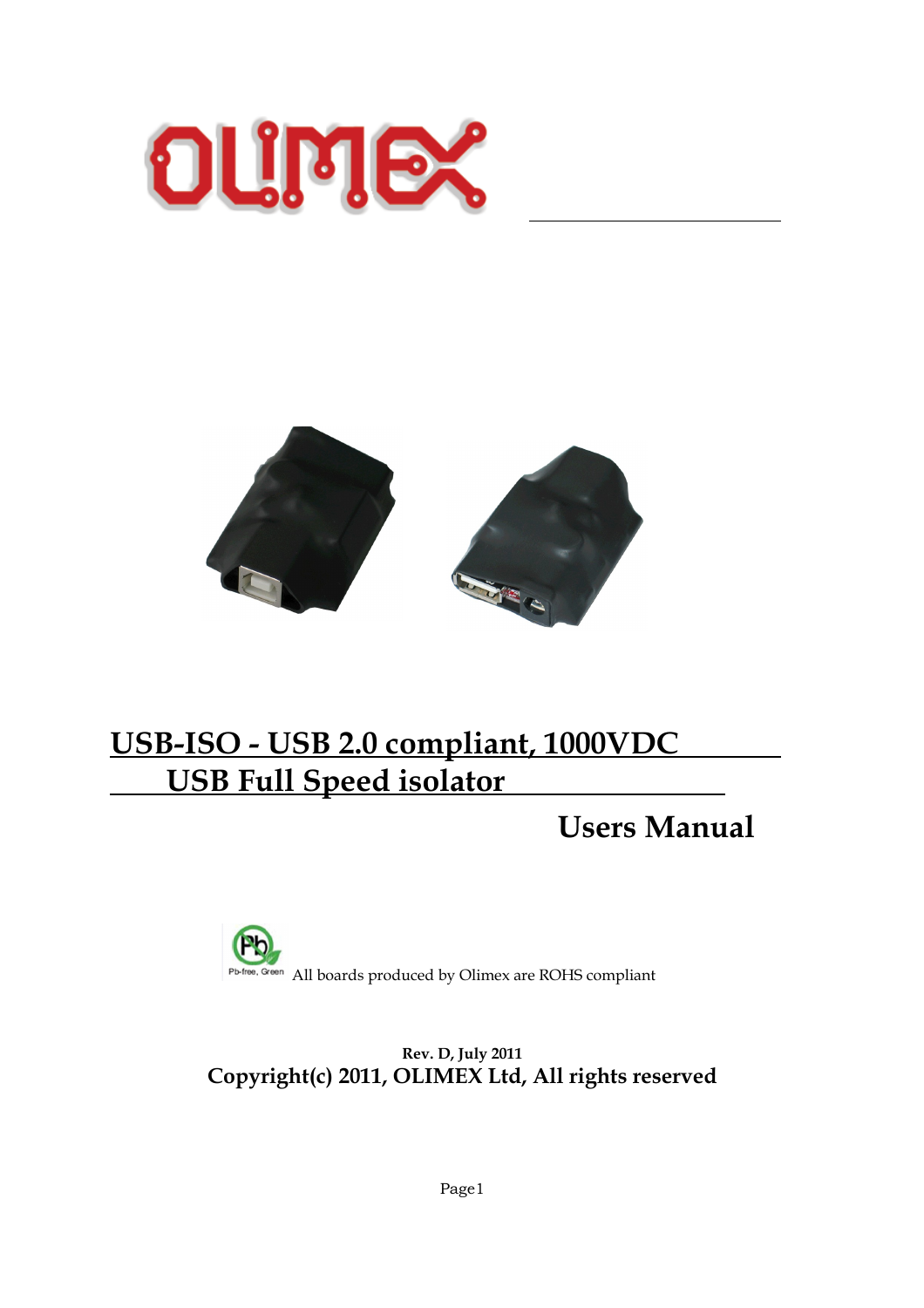### **INTRODUCTION**

USB-ISO is USB Full speed USB 2.0 compliant port isolator with 1000V isolation voltage. This device is very useful as protects your PC computer USB host from over-voltages, ESD shock. USB-ISO provides 1000VDC isolation and this way you can connect to your PC programmers and debuggers which work directly with targets at high voltages like 220V mains power supply etc. Even if your target is not connected to high voltage, USB-ISO is additional protection for your valuable computer, laptop etc. USB-ISO may work with or without external power supply, if no external power supply it generates with isolated DC-DC converter 5V isolated voltage for your USB device by taking power from your USB host, if your USB deveice needs more power than your USB host can provide, there is external power supply option you can connect any power supply adapter which provides power supply from +8 to +15VDC and USB-ISO internal DC-DC will convert it to 5VDC for the USB device. Note that in this case the external power supply should be ISOLATED as this DC-DC converter is not isolated and the external power supply will be directly connected to your USB programmer/debugger etc! Just your PC side will be isolated.

#### **USB-ISO FEATURES**

- USB isolation 1000VDC between USB host and USB device
- Fully USB 2.0 Compliant
- Full speed data rate: 1.5 Mbps and 12 Mbps
- Bidirectional communication
- Short-circuit protection for xD+ and xD− lines
- Class 3A contact ESD performance per ANSI/ESD STM5.1-2007
- High common-mode transient immunity: >25 kV/μs
- USB\_DEVICE connector- which is USB-B type and have to be connected to the PC USB host.
- USB\_HOST connector which is USB-A type and have to be connected to the USB device like USB JTAG, programmer, debugger etc
- Power Jack for external power supply with +8-15VDC, **note this power jack is not isolated from the USB\_HOST connector**
- A DC-DC converter supplies isolated voltage to the USB\_DEVICE from either the external power supply, or (if no external power supply is connected) from the USB\_HOST device
- dimensions 41.5x36.5 mm (1.634x1.437")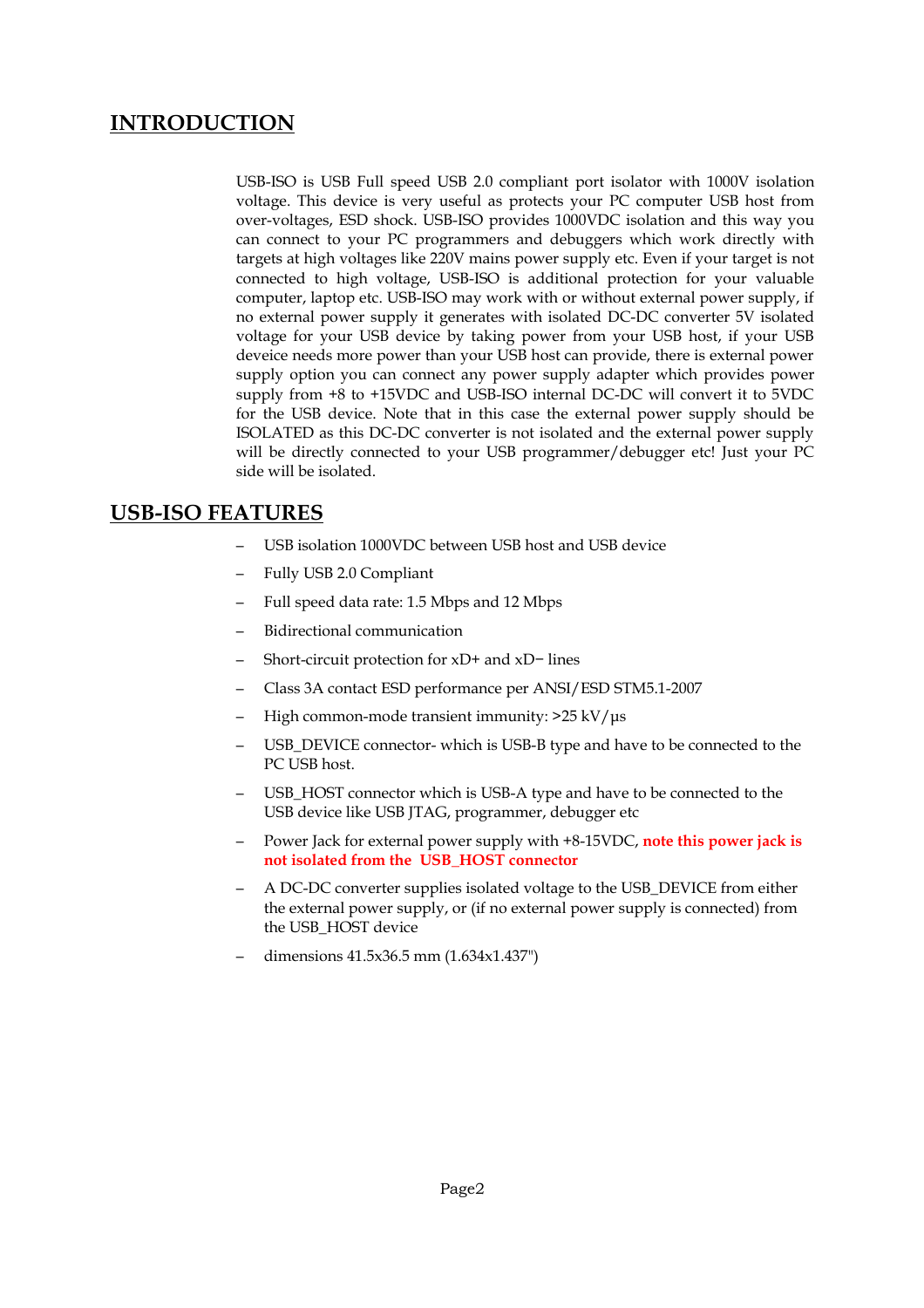### **ELECTROSTATIC WARNING**

The USB-ISO board is shipped in protective anti-static packaging. The board must not be subject to high electrostatic potentials. General practice for working with static sensitive devices should be applied when working with this board.

### **BOARD USE REQUIREMENTS**

**Cables:** You need two 1.8 meter USB A-B cable to connect to the PC and to your USB isolated device. Note these cables should be with LOW resistance (under 1 ohm) and good insulation, on the market there are cheap cables with HIGH resistance (above 1 ohm) and poor insulation which are not good for USB connection and cause signal fading and lost of communication packets.

#### **SAFETY AND REGULATORY APPROVALS:**

The USB isolator component used in USB-ISO have the following regulatory approvals:

- UL recognition: 5000 V rms for 1 minute per
	- UL 1577 (pending)
- CSA Component Acceptance Notice #5A
	- IEC 60601-1: 125 V rms (reinforced)
	- IEC 60950-1: 380 V rms (reinforced)
- VDE certificate of conformity (pending)
	- DIN V VDE V 0884-10 (VDE V 0884-10):2006-12
	- $VIORM = 846 V peak$

#### **POWER SUPPLY CIRCUIT**

USB-ISO can take power from two sources:

- External Power Jack +8-15 V DC
- +5V from USB\_HOST, in this case maximum current available depend on the maximum current which PC USB host can provide and may be in 100-500mA range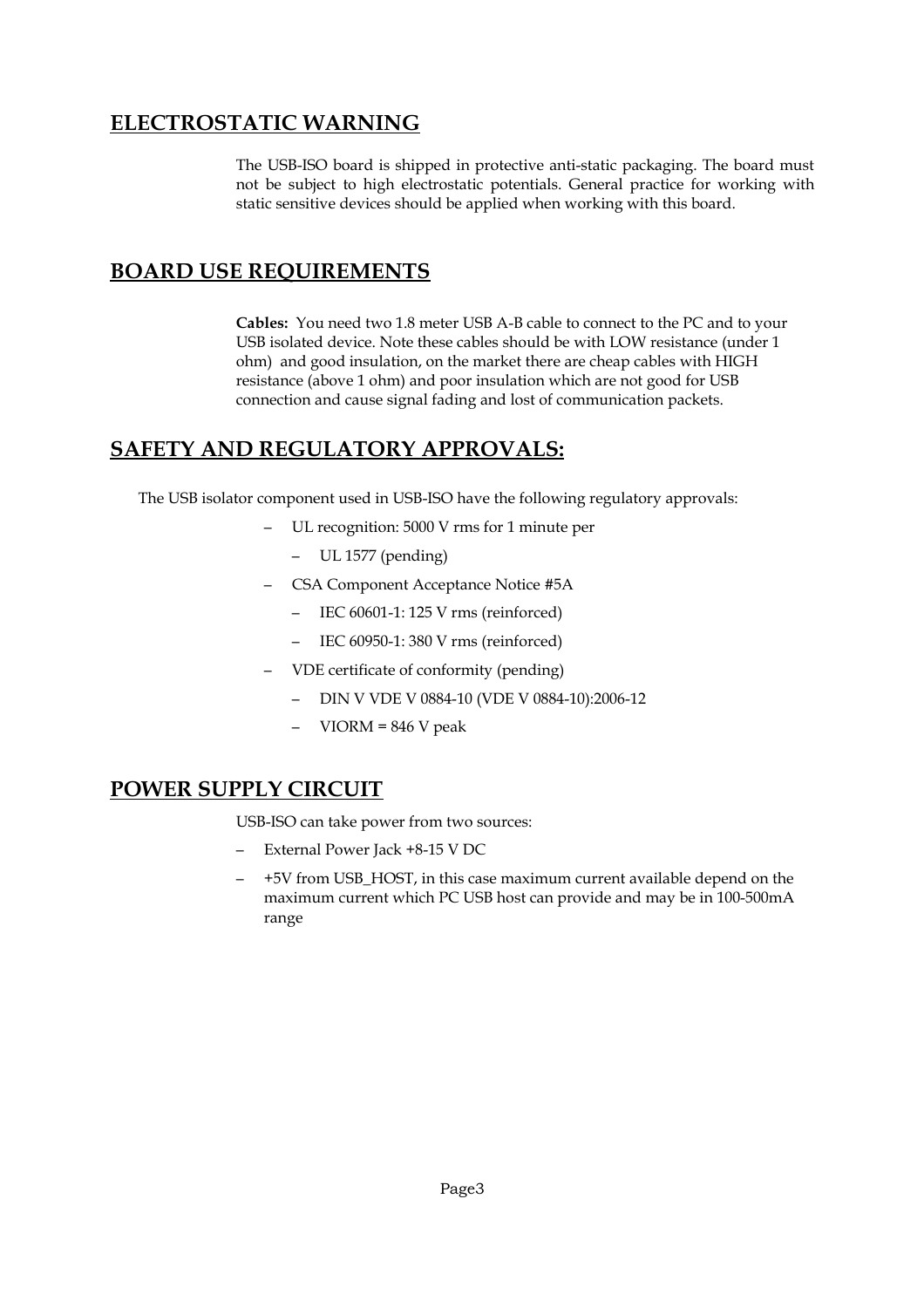# **CONNECTOR DESCRIPTIONS**

# **USB\_DEVICE**

This connector is used to connect to the PC USB host

| Pin# | <b>Signal Name</b> |
|------|--------------------|
| 1    | +5V_USB_DEV        |
| 2    | DEV D-             |
| 3    | DEV D+             |
| 4    | <b>GND_DEV</b>     |



# **USB\_HOST**

This connector is used to connect to you USB device – programmer, debugger etc which you want to isolate from your PC.

| Pin# | <b>Signal Name</b> |
|------|--------------------|
| 1    | <b>HOST PWR</b>    |
| 2    | HOST D-            |
| 3    | HOST_D+            |
|      | <b>GND HOST</b>    |



# **PWR\_JACK**

This connector is for additional power supply to USB device.

| Pin# | Signal Name     |
|------|-----------------|
|      | Power Input     |
|      | <b>GND HOST</b> |

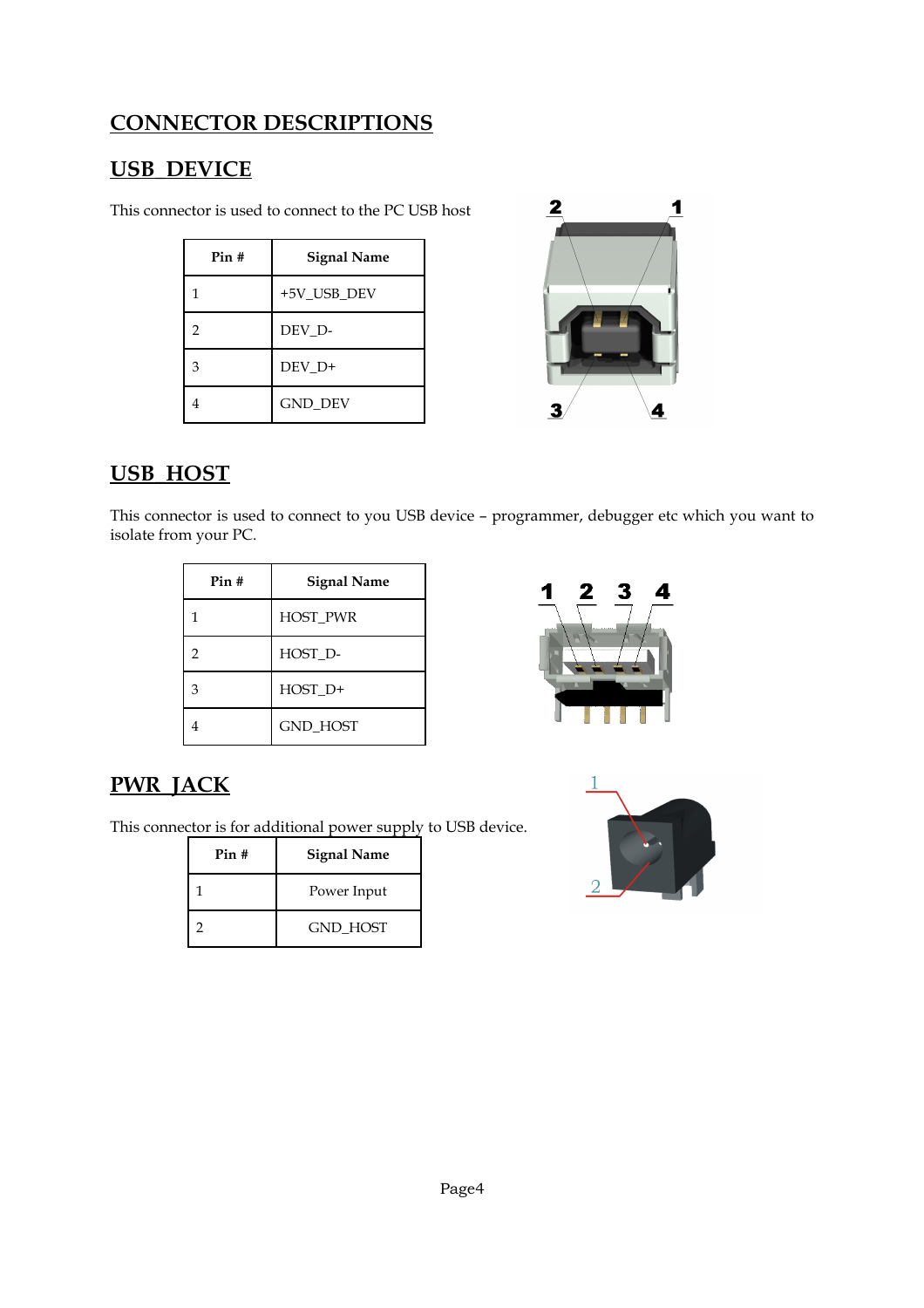# **MECHANICAL DIMENSIONS**



All measures are in inches.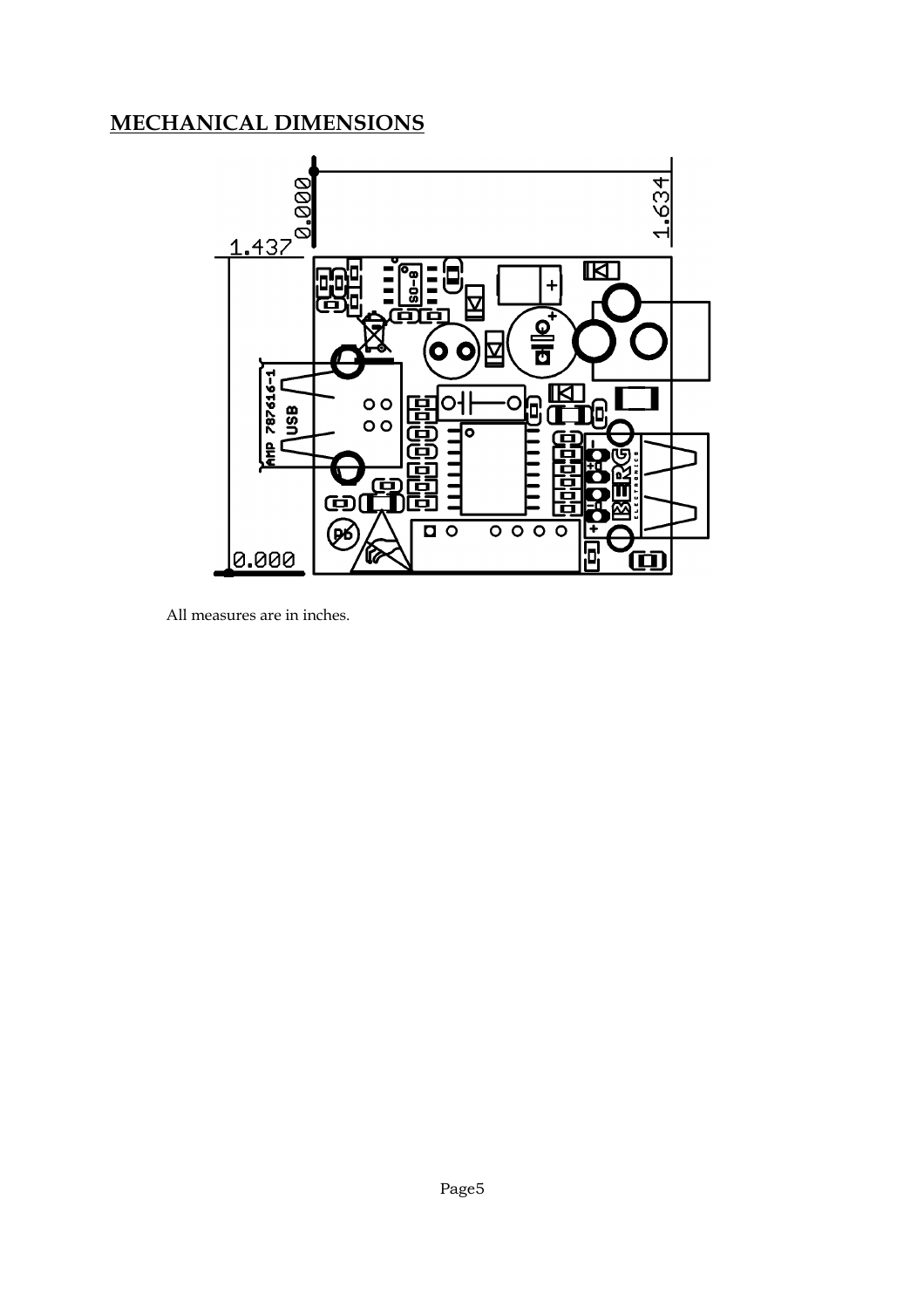## **ORDER CODE**

USB-ISO – assembled and tested

How to order? You can order to us directly or by any of our distributors. Check our web <u>www.olimex.com/dev</u> for more info.

#### **Revision history:**

| REV. A | - create October 2009                                     |
|--------|-----------------------------------------------------------|
| REV. B | - edited by TU March 2010                                 |
| REV. C | - edited DC-DC power supply description in board features |
| REV. D | - edited USB types in BOARD FEATURES                      |
|        |                                                           |